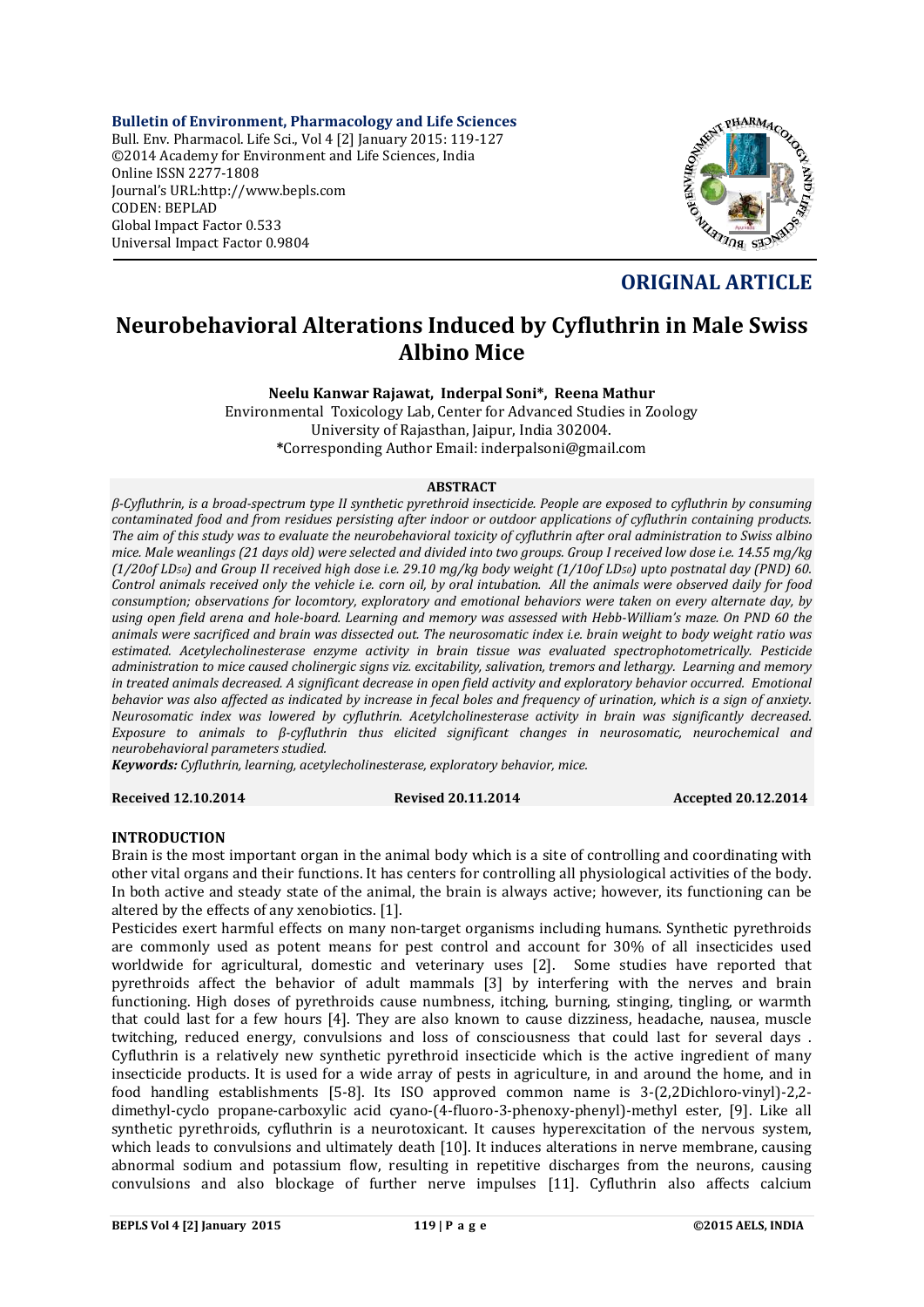concentration in nervous tissue by inhibiting Ca+ ATPase involved in calcium transport. This in turn increases the amount of the neurotransmitter acetylcholine released at the junction between nerves [12, 13]. Acetylcholinesterase (AChE) enzyme and the peripheral nervous system play important role in behavioral outputs of the animals and appear to be most vulnerable to synthetic pyrethroids [14].

Behavior of an animal is the output of interaction and coordination of central nervous system (CNS) and peripheral nervous system (PNS). Acetylcholinesterase plays an important role in propagation of nerve impulses to neuromuscular junctions by hydrolyzing the neurotransmitter acetylcholine into choline and acetate. Pyrethroids inhibit this enzyme by affecting its catalytic site, which results in accumulation of acetylcholine in synaptic clefts leading to non-availability of choline for its resynthesis [15, 16].

The present study was undertaken to investigate neurobehavioral alterations in mammalian model i.e. Swiss albino mice by β-cyfluthrin. To assess learning, memory, locomotory, exploratory behaviors and emotionality viz. anxiety and response to stress in animals, a battery of tests is needed.The neurotoxic effects were analyzed by a number of neurobehavioral parameters, neurosomatic index and AChE activity in brain.

## **MATERIALS AND METHODS**

## *Test compound*

Technical grade β-cyfluthrin PESTANAL® (CAS 68359-37-5), obtained from sigma Aldriech Laborchemikalien GmbH D-30918 Seelze, was selected for treatment.

# *Animals*

Swiss albino mice were obtained from the Indian Veterinary Research institute, Bareilly (UP, India), and were housed in air cooled room. The animals were kept in polypropylene cages with bedding of wood savings and covered by steel wire grid. The colony was maintained on standard mice feed obtained from Hindustan Lever Ltd., New Delhi and tap water was provided *ad libitum.* An inbred colony was maintained. In the animal room, temperature was maintained at 28±2ºC, relative humidity at approximately 30-40% and a 12 hrs light-12 hrs dark photoperiod. The pregnant females were observed for parturition and day of birth of the offspring was recorded as postnatal day 0 (PND 0).

The experiments were performed according to the guidelines for care and use of animals in scientific research of the Indian National Science Academy (2000), New Delhi and approved by Institutional Ethical committee (1678/GO/a/12/CPCSEA).

## *Treatment*

Male weanlings having body weight  $11\pm2$  g were selected for the study at postnatal day 21. They were divided into three groups according to the dose of cyfluthrin administered. The reported oral LD<sub>50</sub> of βcyfluthrin for male mice is 291 mg/kg body weight (U.S. EPA., 1987).). One group of 6 animals was given Low dose (LD) of cyfluthrin  $(1/20$ of LD<sub>50</sub>) i.e. 14.55 mg/kg and another group received High dose (HD) i.e. 29.10 mg/kg of body weight  $(1/10 \text{ of LD}_{50})$ . β-cyfluthrin is lipophilic in nature hence hydrophobic medium i.e. corn oil was used as vehicle.

Pesticide was administered to experimental animals by oral gavage from PND 21 to PND 60 once daily, and control group received vehicle only i.e. corn oil. Animals were observed daily for clinical signs of toxicity and food consumption was noted daily.

During the treatment period behavioral observations were taken on every alternate day. The animals were subjected to the following behavioral tests:

*Open field arena (for locomotary parameters)* – The open field was constructed from plywood (painted white) and measured  $60\times60$  cm, with 15 cm high walls. On the floor 64 squares, each 7.5×7.5 cm were made using black paint. In such an arena, the overall level of locomotion and time spent in the centre of the arena (which is assumed to be aversive to rodents) are interpreted as measures of exploratory behavior. For the observations each animal was placed in the centre of the arena and the following parameters were noted for 2 minutes each (i) locomotor activity (total number of squares entered by the animal with all four paws) (ii) rearing frequency (number of times the mouse rose onto its hind paws) (iii) grooming frequency i.e. number of times the animal touched or rubbed its snout with its paws [17]. For judging emotional status of animals, the time spent in the centre by the animal was recorded. The frequency of urination and number of fecal boli deposited on the board were counted.

*Hole board(for exploratory behavior)* - This is used for measuring the response of the animal to an unfamiliar environment. A hole-board i.e. a 60×60 cm wooden box with the floor having holes at random positions was used. The number of times each animal dipped its nose in the holes was counted. The time duration for observations was 2 minutes for each animal [18].

The observations with the open field and hole board were scored using manually operated counter and stop watch and movements were recorded in the camera. The observations were taken at the same time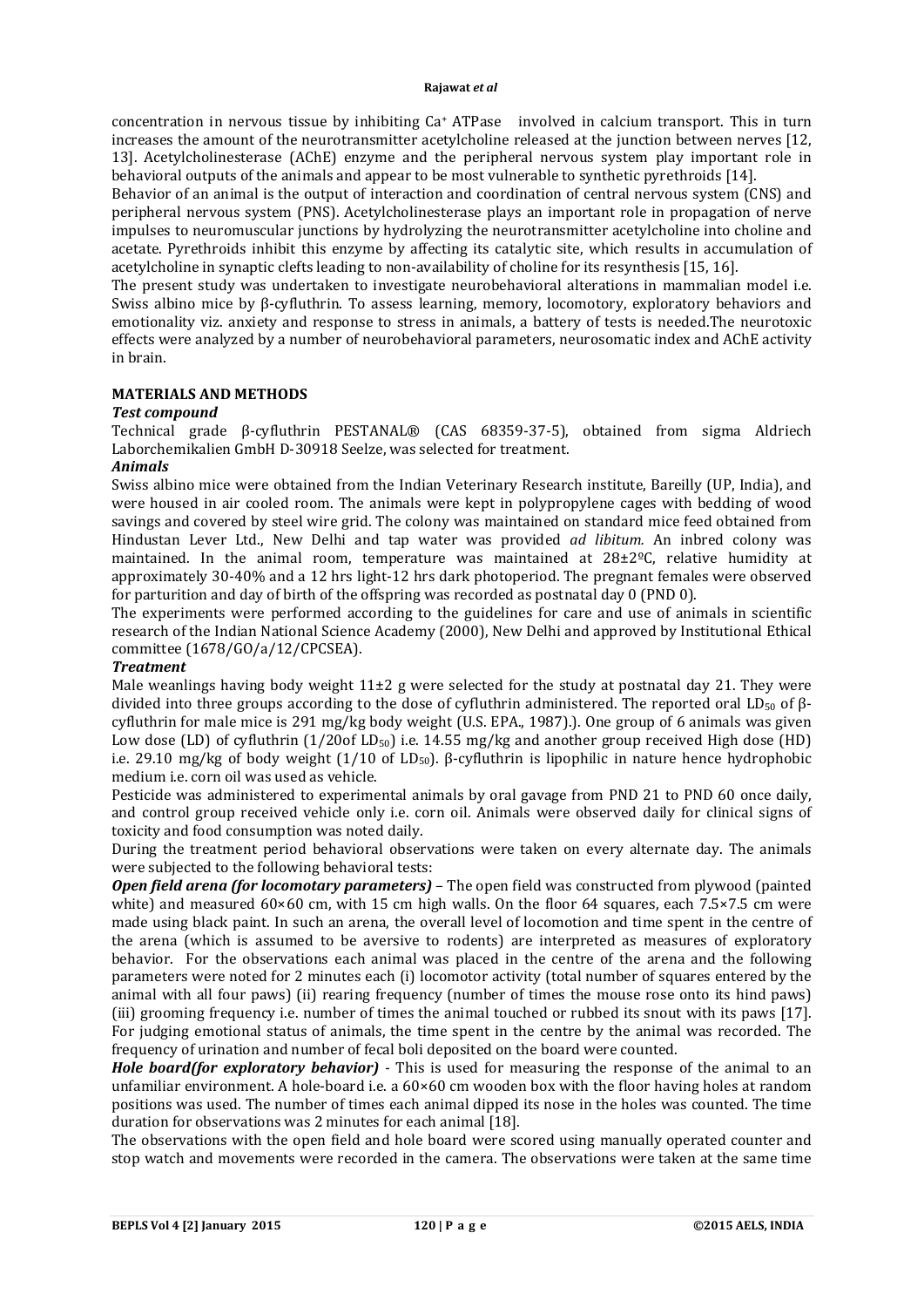of the day between 11.00 am to 1.00 pm on every alternate day. The arena was cleaned by alcohol solution before testing each animal to remove the odor left by previous animal.

*Hebb-William's maze (For learning) -* Hebb-William's maze is used to study the spatial and latent memory in rodents [19]. This maze consists of two ends having rooms with doors; and a zigzag pathway that contains different roads ending blindly, only one leads to correct pathway. Animals were deprived of food for a day and observations were taken on next day. Each animal was placed in one room of the maze and the door was closed. After one minute door was opened and the animal was allowed to explore the maze to reach the other end having food as reward. The time taken to reach the food was recorded and entry into blind ends or alleys was recorded as an error. The maze was cleaned by alcohol solution before testing each animal to remove the odor left by previous animal.

On PND 60, the animals were weighed and sacrificed by cervical dislocation; brain was removed and weighed. Neurosomatic index was calculated and acetylcholinesterase activity in brain was evaluated:

*Neurosomatic index –* Brain/body weight ratio was calculated. Comparative increase in body weight on PND 60 – PND 21 was calculated.

*Acetylcholinesterase –* The activity of the acetylcholinesterase (AChE) enzyme in the brain tissue was measured spectro-photometrically using the method given by Ellman's*et al.,* (1961). The enzyme activity is measured by following the increase intensity of yellow color produced by the action of thiocholine when it reacts with dithiobisnitrobenzoate ion (DTNB). The intensity was measured at 412 nm by using a sensitive colorimeter. AChE activity in moles of substrate hydrolyzed/minute/gm of tissue calculated.

*Statistical analysis -* The behavioral and biochemical estimations data were statistically analyzed by analysis of variance (ANOVA) using a statistical software SPSS 10.0. The data is expressed as Mean  $\pm$ Standard error. One way ANOVA Multi comparisons Post Hoc test followed by Tukey Honest Significant difference (HSD) was used for comparison between treated and control group and within groups. The level of significance p<0.05 and p<0.01 were set as significant and highly significant respectively.

## **RESULTS**

Signs of toxicity were observed viz. burrowing behavior, scratching, blinking of eyes, lacrimation, excessive salivation, excitation, aggressiveness, tremors, lethargy and decreased food intake after pesticide administration. However, intensity of symptoms was mild to severe in different dose groups. *Neurosomatic Index*

The body weight of animals significantly decreased (p<0.01), in both treatment groups as compared to controls. Brain weight was not significantly affected (Table 1). However, neurosomatic index i.e. brain/body weight ratio was affected significantly in Group II (0.016±0.001) as compared to control (0.013±0.001). The low dose did not affect this ratio as shown in Fig 1, Table 1. Increase in body weight from PND 21 to PND 60 was significantly affected (p<0.01) by treatment (Table 1).

## *Spontaneous behavior in open field*

Fig. 2 shows the activity of animals in the open field. The various locomotory parameters were studied which showed that activity of control animals increased during the time period whereas it decreased in treatment groups.

*Number of floor squares crossed* by animals in 2 minutes decreased in dose dependent manner at the level of p<0.01. It was noticed throughout the period that the animals preferred to stay at the periphery (Fig 3) Exposure to cyfluthrin significantly decreased the *rearing frequency* (Group I, 9.16±0.27; Group II, 7.14±0.37) as compared to control (11.42±0.36). Likewise *grooming frequency* was also significantly reduced by cyfluthrin treatment (p<0.01) as seen in Fig. 2.

*Exploratory behavior of the animals*

Exploration was measured by hole-board and is represented in Fig. 3. There was a significant decrease in mean nose dip counts as compared to control animals  $(9.37\pm0.06$  in Group I;  $8.01\pm0.22$  in Group II vs control, 11.26±0.17).

# *Emotional behavior or anxiety*

Emotional status of the animals judged by measuring the frequency of urination and counting the fecal boles deposited on the floor which increased significantly (Fig. 4) in both treatment groups in dose dependant manner as compared to control (Table 2). These parameters showed anxiety in treated groups.

## *Learning and memory*

Learning ability of mice was judged by Hebb- William maze. The time taken by animals to reach the food as reward significantly ( $p<0.01$ ) increased in the high dose group ( $46.85\pm3.26$ ) as compared to control group (29.92±1.50), but was not significant in low dose group. However, the errors in reaching the goal significantly increased in both treatment groups as shown in the Fig.5 and Table 5.

*Achetylcholinesterase activity*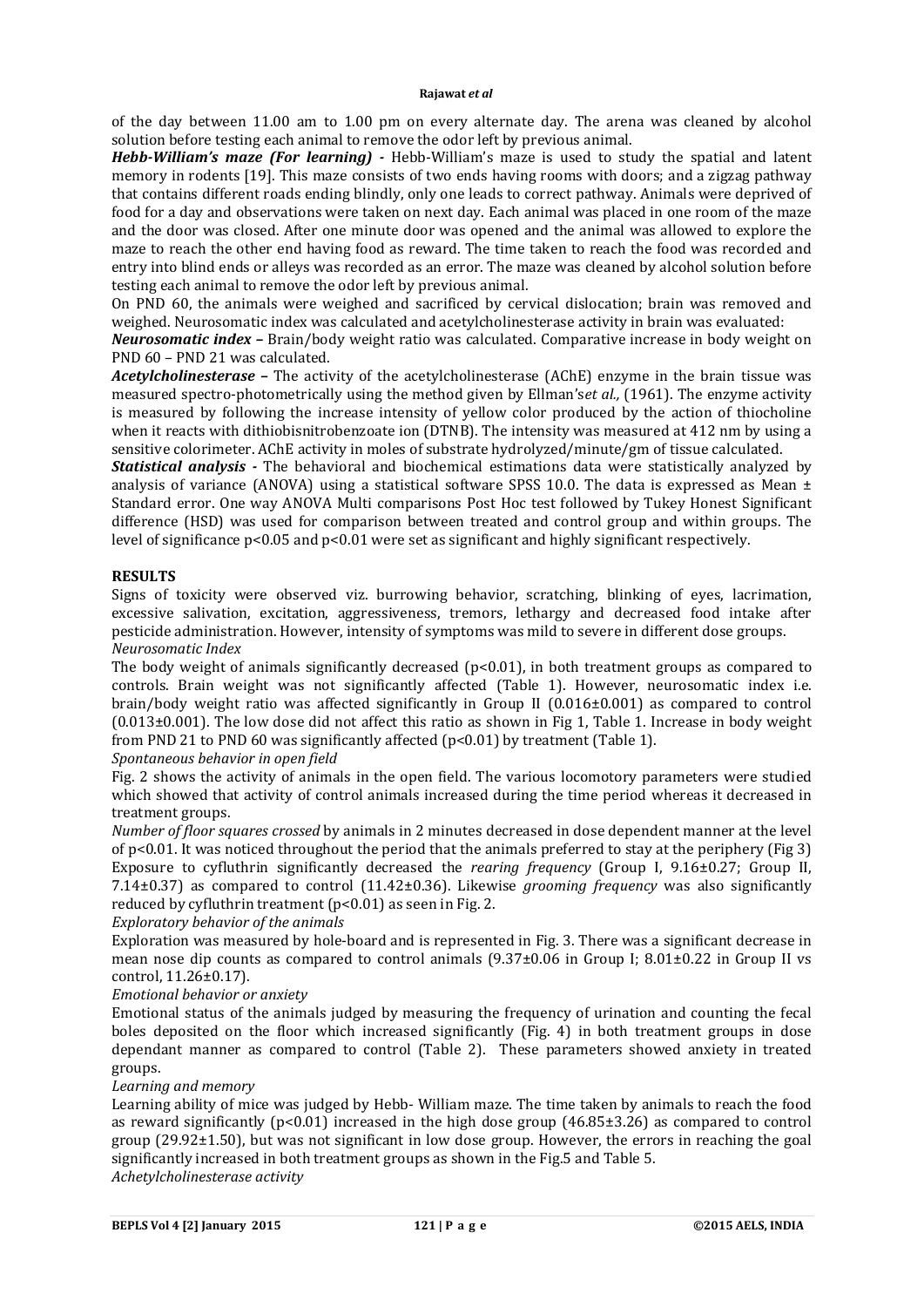Acetylcholinesterase activity was calculated as moles of substrate hydrolyzed i.e. break down of acetyl choline per minute per gram of brain tissue. In this study AChE activity in brain tissue decreased significantly in both the treated groups (Table 2). Decrease in this activity was also dose dependant as seen in the Fig. 6.

| Table 1: Effect of Cynuthi'ni on Neurosomatic muex of male Swiss albino mice. |                     |                           |                           |  |  |  |
|-------------------------------------------------------------------------------|---------------------|---------------------------|---------------------------|--|--|--|
| $-D$ Qse                                                                      | Control Group       | Low dose group            | High dose group           |  |  |  |
|                                                                               | (received Corn oil) | $(14.55 \text{ mg/kg of}$ | $(29.10 \text{ mg/kg of}$ |  |  |  |
| Weight                                                                        |                     | cyfluthrin)               | cyfluthrin)               |  |  |  |
| Body weight (g)                                                               | $27.83 \pm 0.30$    | $25.16 \pm 0.30**$        | $22.16 \pm 0.30**$        |  |  |  |
| Brain weight (g)                                                              | $0.31 \pm 0.019$    | $0.34 \pm 0.002$          | $0.36 \pm 0.017$          |  |  |  |
| Brain/Body weight                                                             | $0.0134\pm0.0007$   | $0.0135 \pm 0.00013$      | $0.0163 \pm 0.0007**$     |  |  |  |
| Body weight increase                                                          | $16.33 \pm 0.33$    | $13.66 \pm 0.42**$        | $10.50 \pm 0.42**$        |  |  |  |
| $(PND 60 - PND 21)$                                                           |                     |                           |                           |  |  |  |
| $+D$ $\wedge$ $\wedge$ $E$ $+D$ $\wedge$ $\wedge$ $A$                         |                     |                           |                           |  |  |  |

# Table 1: Effect of cyfluthrin on Neurosomatic Index of male Swiss albino mice.

\*P<0.05, \*\*P<0.01

#### Table 2: Effect ofcyfluthrin on Behavioral parameters of male Swiss albino mice.

|                                          | <b>Dose</b>                 | Control Group       | Low dose group                        | High dose group                       |
|------------------------------------------|-----------------------------|---------------------|---------------------------------------|---------------------------------------|
| <b>Behavioral Tests</b>                  |                             | (received Corn oil) | $(14.55 \text{ mg/kg of cyfluthrin})$ | $(29.10 \text{ mg/kg of cyfluthrin})$ |
|                                          | <b>Behavioral</b>           |                     |                                       |                                       |
|                                          | Parameters                  |                     |                                       |                                       |
| Open field studies                       | Squares crossed/2min.       | $70.96 \pm 3.2$     | $54.41 \pm 2.09**$                    | $43.55 \pm 1.64**$                    |
|                                          | Rearing                     | $11.42 \pm 0.36$    | $9.16 \pm 0.27**$                     | $7.14 \pm 0.37**$                     |
|                                          | Grooming                    | $3.22 \pm 0.1$      | $1.89 \pm 0.65$ **                    | $1.55 \pm 0.09**$                     |
| Hole - board                             | No. of nose dips/2 min.     | $11.26 \pm 0.17$    | $9.37 \pm 0.06**$                     | $8.01 \pm 0.22**$                     |
|                                          | Time spent in centre        | $2.53 \pm 0.12$     | $2.01 \pm 0.12**$                     | $0.9 \pm 0.02**$                      |
| Emotional behavior                       | Urination                   | $1.1 \pm 0.11$      | $1.93 \pm 0.13**$                     | $3.1 \pm 0.21**$                      |
|                                          | Defecation                  | $3.71 \pm 0.22$     | $5.64 \pm 0.41**$                     | $8.32 \pm 0.11**$                     |
| Learning                                 | Time taken to find the goal | $29.92 \pm 1.5$     | $36.53 \pm 2.41$                      | $46.85 \pm 3.26**$                    |
|                                          | (sec.)                      |                     |                                       |                                       |
|                                          | Errors                      | $7.07 \pm 0.34$     | $9.93 \pm 0.58$ *                     | $13.08 \pm 1.11$ **                   |
| Biochemical                              | AchE activity               | $20.14 \pm 0.68$    | $8.58 \pm 0.49**$                     | $4.65 \pm 0.45**$                     |
| (moles/hydrolyzed/<br>Parameter of brain |                             |                     |                                       |                                       |
|                                          | min./g of tissue.           |                     |                                       |                                       |

 $*P<0.05$ ,  $*P<0.01$ 



## Level of significance \* P<0.05, \*\*P<0.01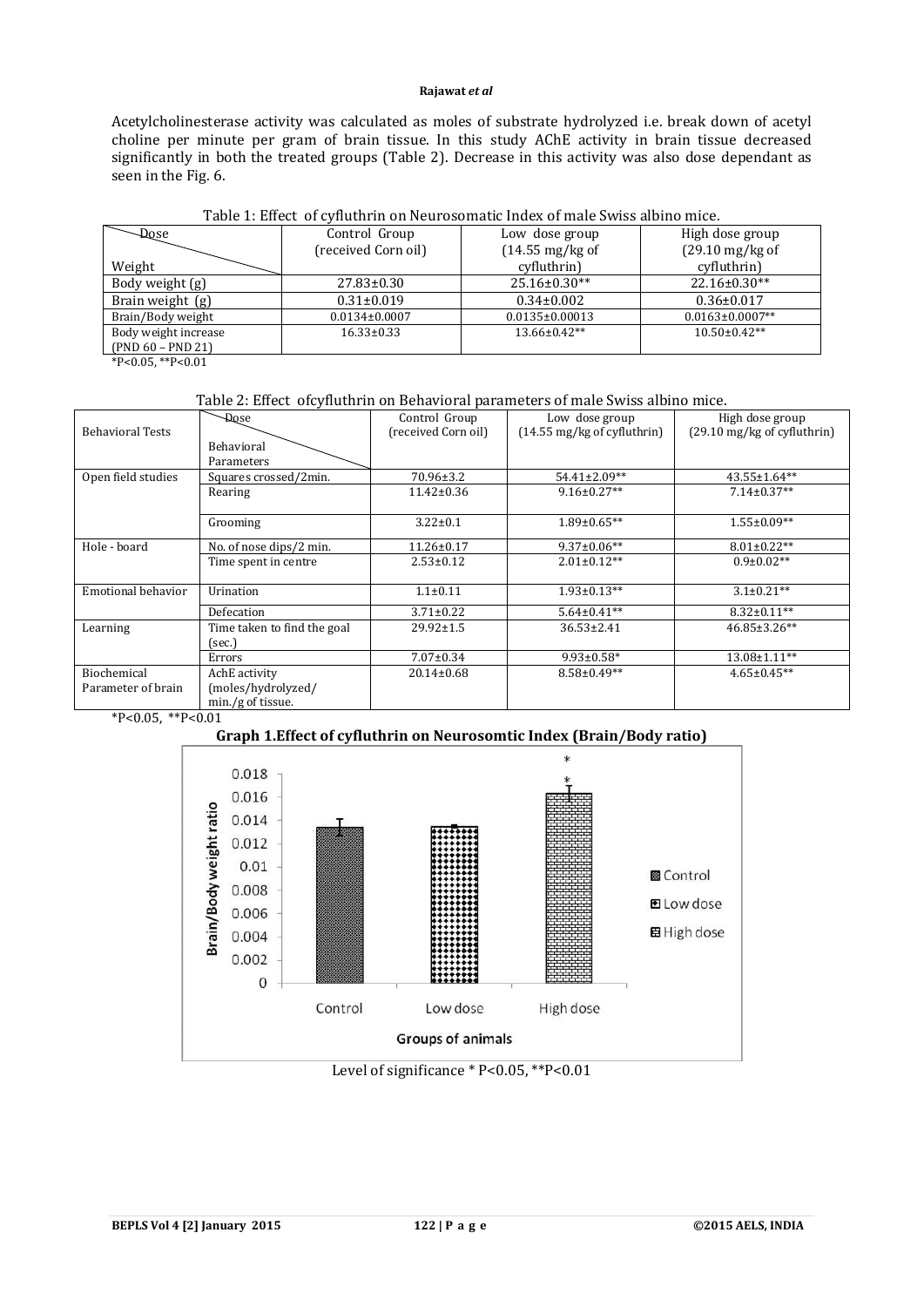

**Graph 2. Effect of cyfluthrin onlocomotarybehaviour**

Level of significance \* P<0.05, \*\* P<0.01



**Graph 3.Effect of cyfluthrin on exploratory behaviour**

Level of significance \* P<0.05, \*\*P<0.01



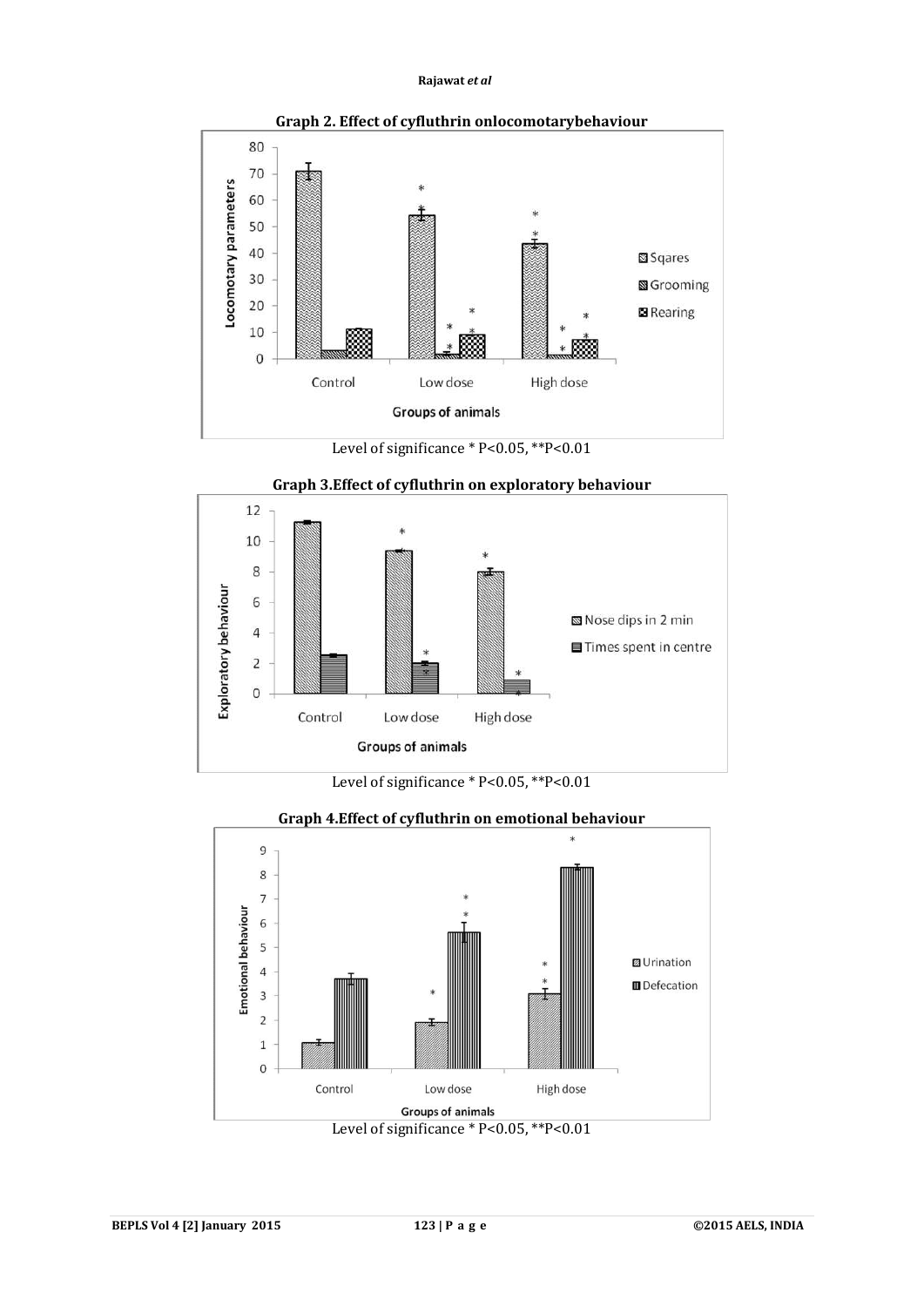



Level of significance \* P<0.05, \*\*P<0.01



**Graph 6. Effect of cyfuthrin on Achetylcholinesterase activity in brain tissue**

Level of significance \* P<0.05, \*\*P<0.01

#### **DISCUSSION**

Cyfluthrin induces salivation, incoordination, muscle trembling, jerky movements, behavioral changes and convulsions. It was chosen for the study due to its widespread use in India [20]. It is sold under the brand name Baygon and Solfac [21]. It is common household insecticide used to control houseflies, cockroaches and mosquitoes [22].

After administration of cyfluthrin, animals showed behavioral changes like shivering, scratching, burrowing behavior (dip their head on to saw dust), salivation, lacrimation, some of which were for short duration and some were permanent. This was may be due to reversible and non reversible damage on nervous system. Similar signs were observed by Sheets, [23] with pyrethroids. They also reported hypothermia, repetitive chewing and pawing movements, gait incoordination, flattened posture and decreased activity [24]. Pyrethroids are reported to reduce previously learned behavior and decreased memory [25, 26].

In this study, a decrease in body weight was observed,which is correlated with the decrease in food intake in dose dependent manner. Other pyrethroids also have been reported to decrease body weight [27, 28]. The reduction in weight gain may be due to effect of pesticide on gastrointestinal tract, resulting in decreased appetite and absorption of nutrients from gut [29]. This may also be due to direct cytotoxic effect of the pesticide on somatic cells or indirectly through the central nervous system which controls the food and water intake and regulates the endocrine function [30].

Quantitative measurements of motor activity are the interaction between the test subject and the testing apparatus; motor function is considered behavioral domain which may be impaired by pyrethroids.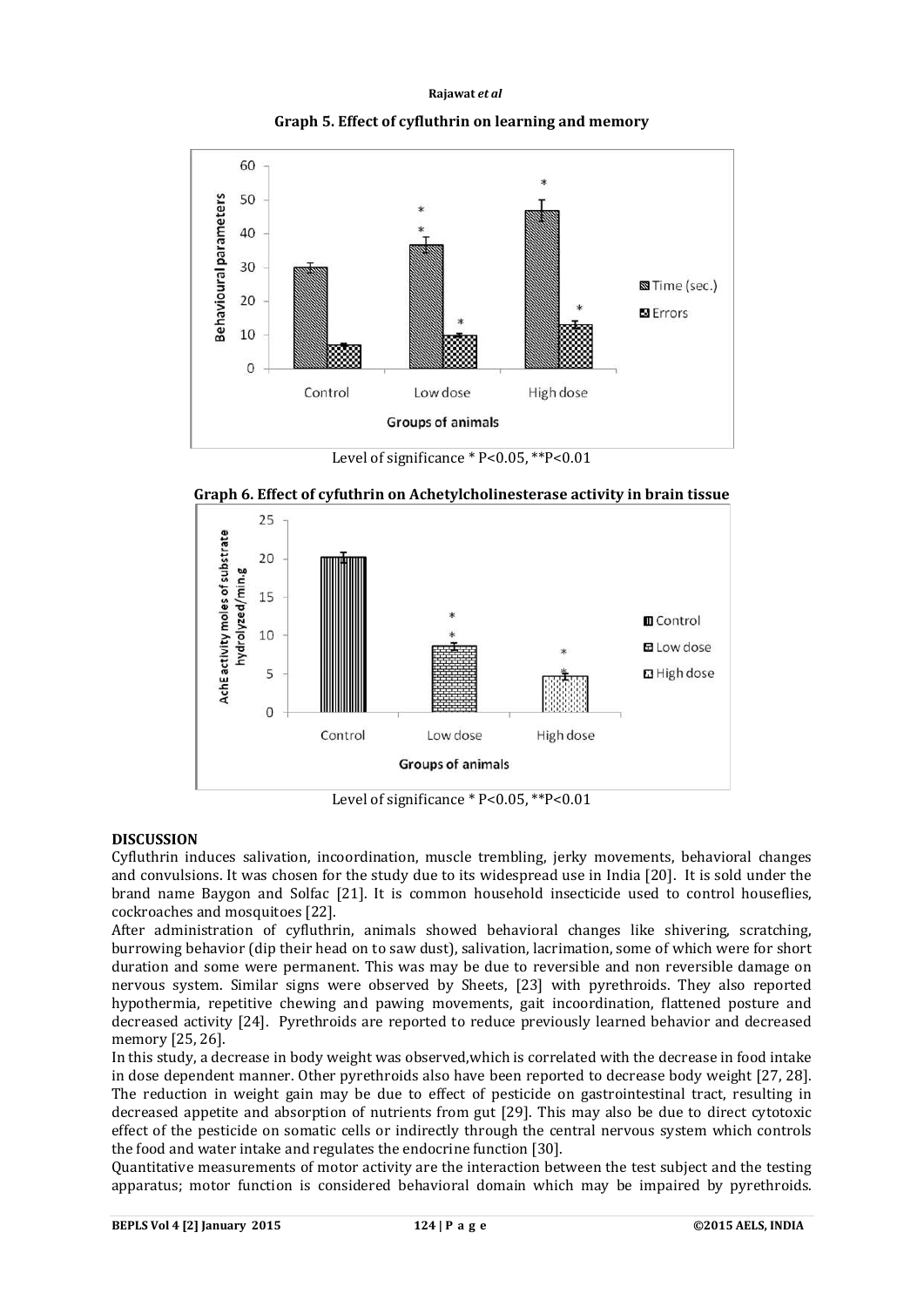Spontaneous behavior is movement of the animal in the absence of any intervention which influences the willingness of the animal to move during the test period. Motor activity is the summation of movements of the animals whether it is horizontal or vertical. Locomotor activity refers to ambulation, i.e. a change in the animal's position in enclosed device (in this study it was open arena) by walking, circling, running and rearing [31], whereas, non locomotor activity refers to behaviors such as scratching, pawing, grooming and sniffing [6]. Nicotinic acetylcholine receptors are the mediator of fast excitatory neurotransmission at vertebrate neuromuscular junctions and in central nervous system [32]. Pyrethroids are found to inhibit these receptors which lead to blockage of neurotransmission which may be a cause of uncoordination between muscles results into uncoordinated or impaired movement of organs [33].

In the open field test, there was a significant decrease in total activity as indicated by the decreased number of squares crossed by the animals [17] and rearing frequency ( animal standing on its hind limbs) also decreased by the treatment. Similar results were reported due to treatment of rats with bifenenthrin; permethrin, cypermetrhrincyhalothrin, bifenenthrin, cyhalothrin and permethrin [34-36]. Grooming frequency was also decreased by the pesticide (Table 2). This may probably be due to decreased muscle movements or change in animal's mood abnormally by the cyfluthrin [17].

Exploration or head dipping on a hole-board is frequently used as an indicator of exploratory tendencies in rodent studies [37]. Drugs with diverse pharmacological properties cause alteration in head dipping suggesting that many neurotransmitter systems are involved in the expression of exploratory behavior [38].It has been shown that changes in head- dipping behaviorby cyfluthrin may reflect the anxiogenic state of animals [39]. Cyfluthrin treated mice showed decreased exploration as indicated by less number of nose dips in treated mice compared to control animals. Animals also showed anxiety viz. increased frequency of urination and defecation and decreased tendency to explore the arena. Mice preferred to stay at periphery of arena which is a sign of neophobia [40, 41].

Acetylcholinesterase is known to have many non classical functions. During early development AChE expression is tightly correlated with neuronal outgrowth and cell survival [42].

Laboratory studies have demonstrated that AChE activity is modulated by several conditions that result in progressive and regressive neuronal and behavioral plasticity. Chronic deprenyl administrationinduced increase in dendritic arborisation in the primate brain is associated with an increased AChE activity in the hippocampus and cortex [43]. Intracranial self-stimulation treatment has been shown to result in increased dendritic arborisation, enhance learning in operant conditioning tasks, and reverse chronic restraint stress-induced behavioral deficits. This enhancement of cognitive function is associated with an increase in AChE activity [44, 45]. Cyfluthrin is known to block the catalytic site of AChE [1]. Administration of substances like inorganic arsenic, metanil yellow and 2, 4-dichloro phenoxy acetic acid causes behavioral dysfunction in an operant conditioning task. This has been found to be coupled with decreased AChE activity [46, 47, 48]. Several studies demonstrate that chronic stress leads to cognitive dysfunction and results in disorders like depression, anxiety and impairment of learning and memory [45, 49]. Hence decreased activity of AChE activity in brain in this study may be correlated with the decreased learning and memory of the animals, as indicated by increase in number of errors in the maze learning experiment. There is substantial clinical evidences that muscarinic receptor blockage by drugs results in disruptions of behavior, working (short term) memory, reference memory, attention, decisional processes, movement and strategy selection and altered sensory processing [50]. Hence it can be concluded that cyfluthrin is a neurotoxicant at the tested dose levels.

## **ACKNOWLEDGEMENT**

This work was supported by University Grants Commission under the scheme of UGC Meritorious Fellowship in Sciences, and by Center for Advanced Studies in Zoology, University of Rajasthan, Jaipur.

#### **REFERENCES**

- 1. Singh, A. K., Saxena, P. N., and Sharma, H. N. (2009). Stress induced by beta-cyfluthrin, a type-2 pyrethroid, on brain biochemistry of Albino rat (*Rattus norvegicus*). *Biol. Med.***1**(2), 74-86.
- 2. Campana, M. A., Panzeri, A. M., Moreno, and V. J., Dulout, F. N. (1999). Genotoxic evaluation of the pyrethroid lambda-cyhalothrin using the micronucleus test in erythrocytes of the fish Cheirodoninterruptusinterruptus. *Mutat. Res.***438**, 155–161.
- 3. Abou-Donia, M. B., Goldstein, L. B., Jones, K. H., Abdel-Rahman, A. A., Damodaran, T. V., Dechovskaia, A. M., Bullman, S. L., Amir, B. E., and Khan, W. A. (2001). Locomotor and sensorimotor performance deficit in rats following exposure to pyridostigmine bromide, DEET and permethrin, alone and in combination. *Toxicol. Sci.* **60**, 305-314.
- 4. Nasuti, C., Gabbianelli, R., Falcioni, M. L., Di Stefano, A., Sozio, P., and Cantalamessa. F. (2007). Dopaminergic system modulation, behavioral changes and oxidative stress after neonatal administration of pyrethroids. Toxicology. **229**, 194–205.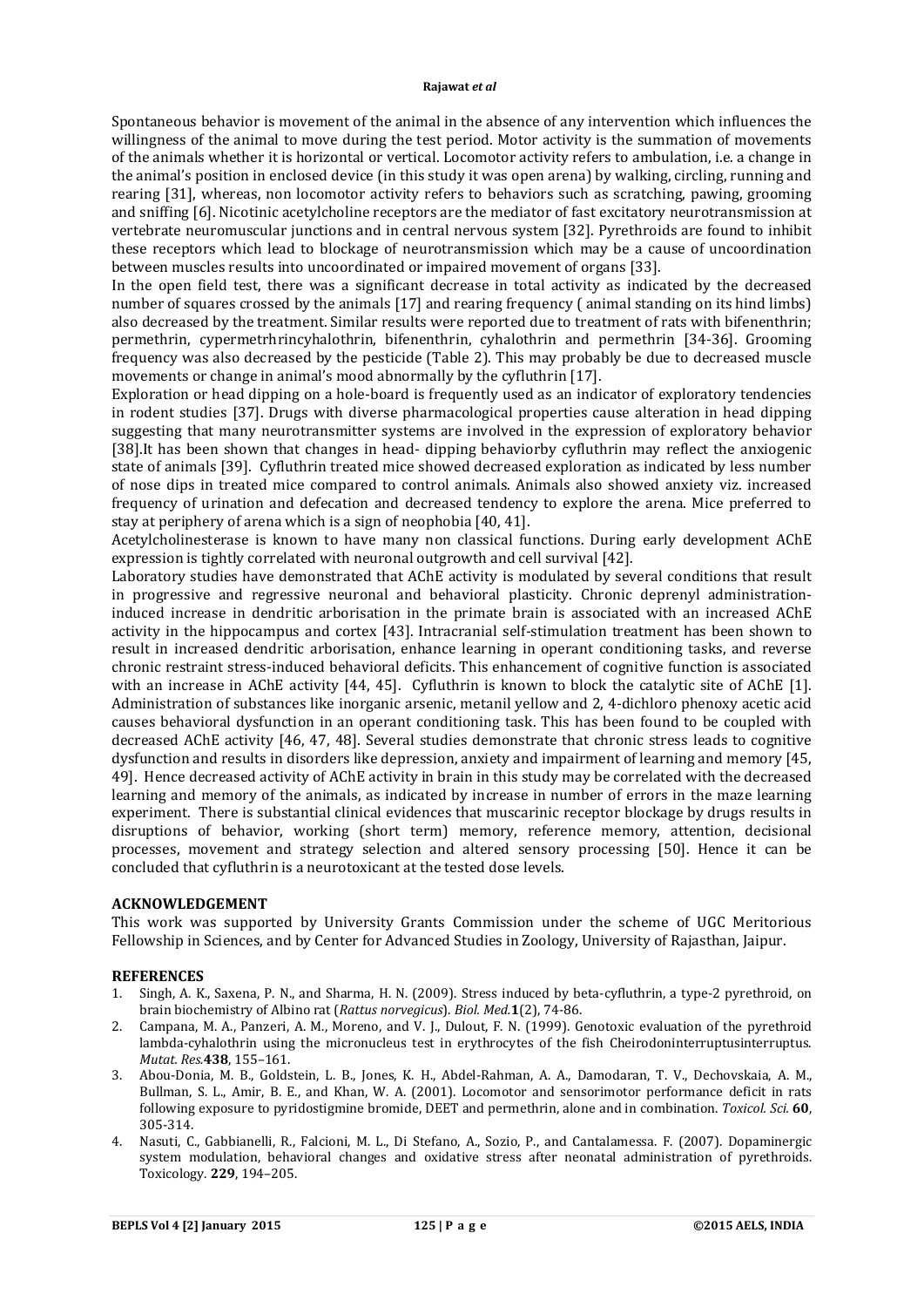- 5. Sutton, N. M., Bates, N., and Campbell, A. (2007). Clinical effects and outcome of feline permethrin spot-on poisonings reported to the Veterinary Poisons Information Service (VPIS), London. *J. Feline. Med. Surg*. **9(4),** 335- 339.
- 6. Wolansky, M. J., McDaniel, K. L., Moser, V. C., andCrofton, K. M. (2007). Influence of dosing volume on the neurotoxicity of bifenthrin. *Neurotoxicol. Teratol.***29(3)**, 377–384.
- 7. Meister, R. T., (1995). Farm Chemicals Handbook '95. Meister Publishing Company. Willoughby, OH.
- 8. Mense, S. M., Sengupta, A., Lan, C., Zhou, M., Bentsman, G., and Volsky, D. J. (2006). The common insecticides cyfluthrin and chlorpyrifos alter the expression of a subset of genes with diverse functions in primary human astrocytes. *Toxicol. Sci.* **93(1)**, 125–135.
- 9. Food and Agriculture Organization of the United Nations (1999), Manual on Development and Use of FAO Specifications for Plant Protection Products, 5<sup>th</sup> edition, FAO Plant production and protection paper 149, FAO, Rome.
- 10. Narahashi, T. (2001). Neurophysiological effects of insecticides. In: Handbook of Pesticide Toxicology. Vol 1: Principles (Krieger R, Doull J, Ecobichon D, eds). San Diego:Academic Press, 335–350.
- 11. Shafer, T. J., Meyer, D. A., and Crofton, K. M. (2005). Developmental neurotoxicity of pyrethroid insecticides: Critical review and future research needs. *Environ. Health Perspect.***113**, 123–136.
- 12. AI-Rajhi, D. H. (1990). Properties of Ca+2 + Mg2 ATPase from rat brain and its inhibition by pyrethroids. *Pest. Blochem. Physiol.* **37,** 116-120.
- 13. Cremlyn, R. J. (1991). Agrochemicals: Preparation and mode of action. Chichester, U.K.: John Wile & Sons. Pp.68- 69.
- 14. Parraa, L. M. G., Bautista-Covarrubiasa, J. C., Rosaa, N. R., Betancourt-Lozanoa, M., and Guilherminoc, L. (2006). Effects of methamidophos on acetylcholinesterase activity, behavior, and feeding rate of the white shrimp (Litopenaeusvannamei). *Ecotoxicol. Environ. Saf.***65**, 372–380.
- 15. Husain, R., Malaviya, M., Seth, P. K., and Husain, R. (1994). Effect of deltamethrin on regional brain polyamines and behavior in young rats. *Pharmacol. Toxicol*. **74**, 211–215.
- 16. Rao, G. V., and Rao, K. S. J. (1995). Modulation of acetylcholinesterase of rat brain by pyrethroids in vivo and an in vitro kinetic study. *J. Neurochem.***65**, 2259-2266.
- 17. Soni, I., Syed, F., Bhatnagar, P., and Mathur, R. (2011). Perinatal toxicity of cyfluthrin in mice: developmental and behavioral effects. *Hum. Exp. Toxicol.* **30(8)**, 1096-1105.
- 18. Brimijoin, S., and Koenigsberger, C. (1999). Cholinesterase in Neural Development: New Findings and Toxicologic Implications. *Environ. Health Perspect*. **107(1),** 59-64.
- 19. Shore, D. I., Stanford, L., MacInnes, W. J., Klein, R. M., and Brown, R. E. (2001). Of mice and men: virtual Hebb-Williams mazes permit comparison of spatial learning across species.*Cogn. Affect. Behav. Neurosci*. **1(1)**, 83-89.
- 20. Bhushan, B., Saxena, N. and Saxena, P.N. (2010). Beta-Cyfluthrin Induced Histochemical Alterations in the Liver of the Albino Rat. *Scand. J. Lab. Anim. Sci.* **37(2)**, 61-66.
- 21. Syed F, Soni I, John P J, and Bhatnagar, P.(2009). Embryotoxic and teratogenic evaluation of cyfluthrin in Swiss albino mice. *Toxicol. Int.***16**, 121-126.
- 22. Adams, K. J., Chavasse, D. C., Mount, D. L., Carneiro, I. A., and CXurtis, C. F. (2002). Comparative insecticidal power of three pyrethroids on nettin g. *Med. Vet. Entomol.***16**, 106-108.
- 23. Sheets, L. P. A. (2000). Consideration of age-dependent differences in susceptibility to organophosphorus and pyrethroid insecticides. *Neurotoxicology*. **21**, 57–64.
- 24. Sheets, L. P., Gilmore, R. G., and Hamilton, B. F. (1997). An acute oral neurotoxicity screening study with technical grade FCR 4545 in Fischer 344 rats. Bayer Corporation Agriculture Division Report No. 107755.
- 25. Bloom, A. S., Staatz, C. G., and Dieringer, T. (1983). Pyrethroid effects on operant responding and condiotioning. *Neurobehav. Toxicol. Teratol.***5**, 321-324.
- 26. Peele, D. B., and Crofton, K. M. (1987). Pyrethroid effects on schedule- controlled behavior: time and dosage relationships. *Neurotoxicol. Teratol.* **9**, 387-394.
- 27. Hussain, S., Khan, M. Z., Khan, A., Javed, I., andAsi, M.R. (2009). Toxico-pathological effects in rats induced by concurrent exposure to aflatoxin and cypermethrin. *Toxicon.***53**, 33-41.
- 28. Sankar, P., Telang, A.G., and Manimaran, A. (2012). Protective effect of curcumin on cypermethrin–induced oxidative stress in Wistar rats. *Exp. Toxicol. Pathol.***64(5)**, 487-493.
- 29. Venkatesanwarlu, P., Sharma, B.J. R., Kalakumar, B., Reddy, K.S., and Ravikumar, P. (1997). Comparative evaluation of toxicity of carbaryl, cypermethrine and malathion of testies in mice. *Indian J. Toxicol,***4**, 33-77.
- 30. Yousef, M. I., Salem, M. H., Ibrahim, H. Z., Helmi, S., Seehy, M. A. and Bertheussen, K. (1995). Toxic effect of carbofuran and glyphosate on semen characteristics in rabbits, *J. Environ. Sci. Health B,***30**, 513-534.
- 31. Maye, A., Hsieh, C., Sugihara, G., and Brembs, B. (2007). Order in Spontaneous Behavior. PLoS ONE 2(5): e443. doi:10.1371/journal.pone.0000443.
- 32. Vafa, B., and Schofield, P.R. (1998). Heritable mutations in the glycine, GABAA, and nicotinic acetylcholine receptors provide new insight into the ligand-gated ion channel receptor superfamily. *Int. Rev. Neurobiol*. **42**, 285–332.
- 33. Soderlund, D. M., Clark, J. M., Sheets, L. P., Mullin, L. S., Piccirillo, V. J., Sargent, D., Stevens, J. T., and Weiner, M. L. (2002). Mechanisms of pyrethroid neurotoxicity: implications for cumulative risk assessment. *Toxicology*, **171**, 3–59.
- 34. Holton, J. L., Nolan, C. C., Burr, S. A., and Ray, D. E. and Cavanagh, J. B. (1997). Increasing or decreasing nervous activity modulates the severity of the glio-vascular lesions of 1,3-dinitrobenzene in the rat: effects of the tremorgenicpyrethroid, Bifenthrin, and of anaesthesia. *Acta. Neuropathol (Berl)*. **93**, 159–165.